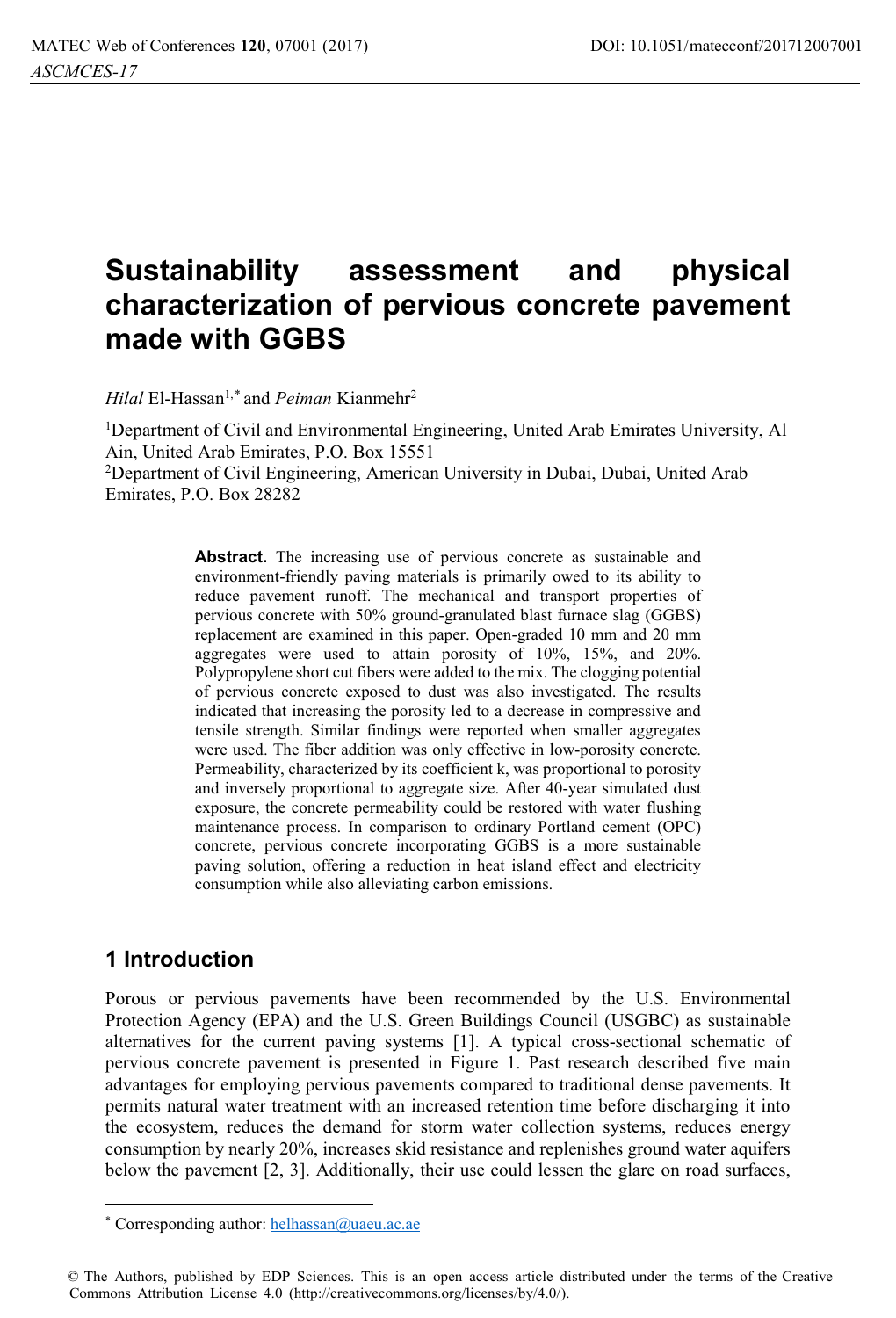decrease tire-pavement noise, preserve natural resources, and reduce lifecycle maintenance costs  $[4]$ .



**Fig. 1.** Typical cross-sectional schematic of pervious concrete pavement [5].

The main benefit of employing pervious pavements in some applications is eliminating storm water collection systems by replenishing pavement runoff. In areas experiencing blockage in roadway drainage, such as the United Arab Emirates (UAE), this would be especially valuable. In the UAE, heavy rain occurs, on average, four times per year as per precipitation charts from 2010–2012 [6], inducing excessive traffic disturbances, road overflowing, car accidents, economic losses, and life causalities [7]. It is estimated that traffic incidents, including those due to rain, caused more than 2.9 billion Dirhams (AED) of losses on Dubai's economy during the year of 2013 and would incur more than 4 billion AED during the year of 2020 [8].

Studies have shown that concrete is the most environment-friendly and efficient road material despite the fact that most roadways are asphaltic [9]. Pervious concrete is different than ordinary concrete in that it includes no fine aggregates, has a void content between 15 and 25%, and experiences compressive strengths of 2.8 to 28 MPa [10]. From an economic standpoint, the Portland Cement Association (PCA) reported that concrete is in fact cheaper than asphalt based on initial and lifecycle maintenance costs given its superior durability [11]. Others noted 30% savings in initial, energy, and maintenance costs, and 8 to 9% reduction in carbon dioxide emissions [12]. With a higher albedo value, concrete is able to reduce electricity and lighting consumption while also decreasing the heat island effect of compared to asphaltic pavement [1, 9]. A study by National Resources Council of Canada showed 0.8% to 6.9% in fuel savings and associated  $CO<sub>2</sub>$  emissions per 100 km roadway [13, 14]. Furthermore, 1 km of high volume roadway paved with conventional concrete produced 674 tons of  $CO<sub>2</sub>$ , while asphalt concrete generated 738 tons [15].

This paper aims to investigate the potential use of self-draining pervious concrete pavements in the UAE as a mechanism counter the societal and economic consequences of rainwater runoff. Ordinary Portland Cement (OPC) and ground-granulated blast furnace slag (GGBS) with 1:1 ratio by mass are used to cast 9 concrete mixes. GGBS, a byproduct of iron and steel making industry, is utilized as a sustainable cement replacement to reduce the carbon footprint while providing a brighter and improved surface finish to so-produced concrete. Based on previous studies, fibers are also added to improve mechanical performance of pervious concrete [16]. The objective is to optimize mechanical and transport properties with various concrete mixture proportions. A simulation over the 40-year lifespan of concrete is carried out to study its clogging potential in the UAE's desert-dominant terrain. Analyses of embodied energy and carbon footprint are also conducted to compare pervious concretes with a 100% OPC concrete.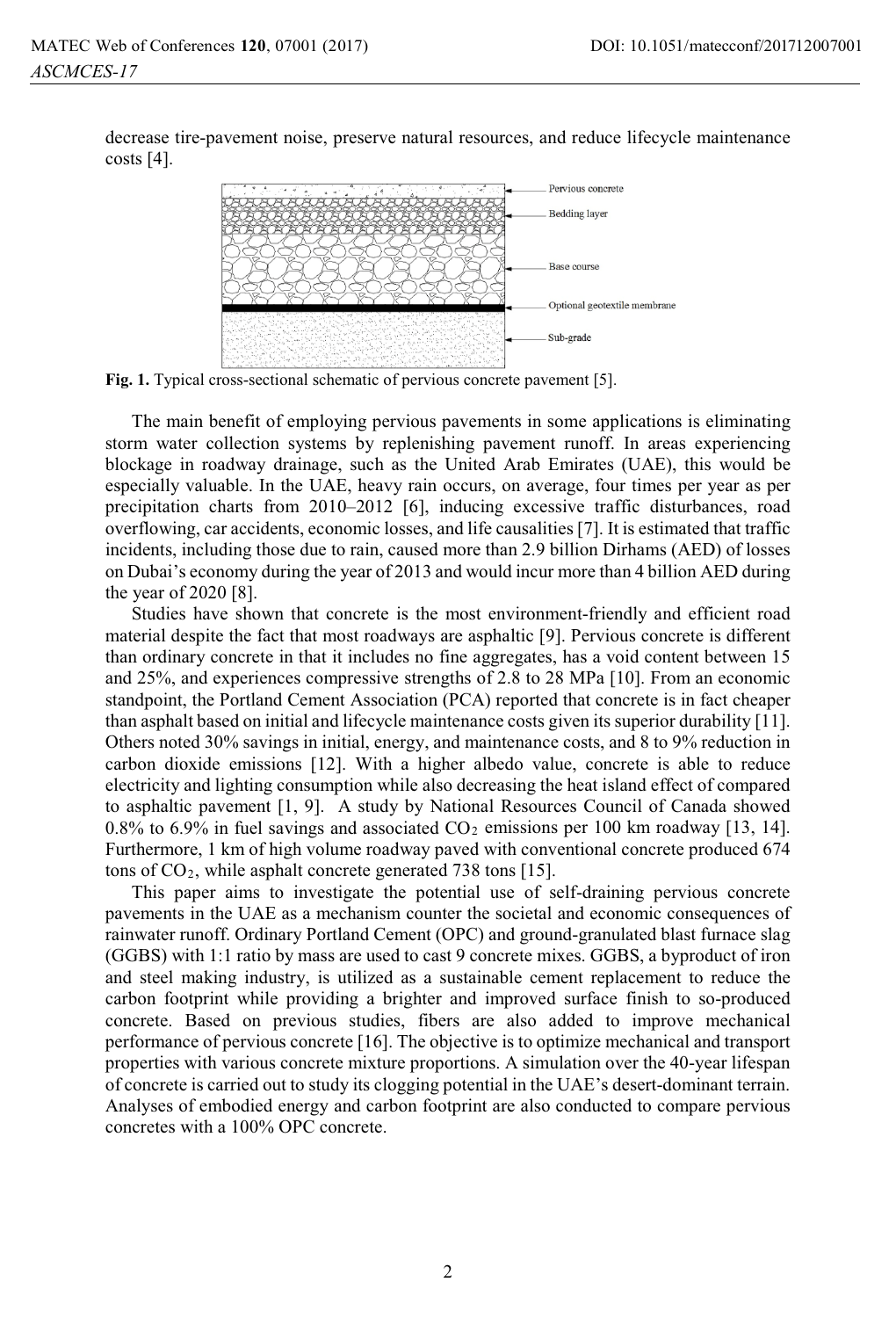## **2 Materials and methods**

### **2.1 Sample preparation**

Pervious concrete mixes incorporated ASTM Type I ordinary Portland cement (OPC), ground granulated blast-furnace slag (GGBS), 10 mm and 20 mm aggregates, and Asota MCP/AFC 18 fibers (micro crack preventer/anti fire crack). The chemical composition and physical properties of cement and GGBS are given in Table 1 and 2, respectively. Figure 2 shows the particle size distribution of aggregates following ASTM C136 [17]. The mixing constituents were maintained at room temperature  $(22\pm1\text{°C})$  prior to mixing, according to ASTM C192 [18]. After mixing in a drum mixer, fresh concrete was cast into 150 x 300 mm cylinders. The obtained specimens were demolded after 24 hours and then water-cured in a tank at 23±1°C until testing.

|                 | Chemical composition (%) |                  |           |                                |     |                          |                 |     |
|-----------------|--------------------------|------------------|-----------|--------------------------------|-----|--------------------------|-----------------|-----|
| <b>Material</b> | CaO                      | SiO <sub>2</sub> | $Al_2O_3$ | Fe <sub>2</sub> O <sub>3</sub> | MgO | NaO                      | SO <sub>3</sub> | LOI |
| Cement          | 63.2                     | 19.9             | 4.9       | 2.3                            | 2.5 | 0.8                      | 3.8             |     |
| GGBS            | 42.1                     | 35.4             | 10.6      | 0.4                            | 8.1 | $\overline{\phantom{0}}$ | 0.3             |     |

**Table 1.** Chemical composition of cement and GGBS.

|                 | <b>Physical properties</b> |                                                 |  |  |
|-----------------|----------------------------|-------------------------------------------------|--|--|
| <b>Material</b> | <b>Specific</b><br>gravity | <b>Surface</b><br>area $\text{(cm}^2/\text{g})$ |  |  |
| Cement          | 3.14                       | 3670                                            |  |  |
| <b>GGBS</b>     | 2.90                       | 4550                                            |  |  |

**Table 2.** Physical properties of cement and GGBS.

ACI 522R-10 was followed in proportioning the concrete mixes [4]. The mix design for 9 concrete batches are summarized in Table 3. Each mix was labeled based on the size of aggregates used and porosity; for instance, C/10/20 was made with 10 mm aggregate and had a porosity of 20%. A control batch (Ref-OPC) was prepared with 10% porosity, 10 mm aggregates, and OPC as binder. The concrete's experimental porosity was compared to its design value as per Equation 1 [19].

*Experimental Porosity* (
$$
\frac{9}{6}
$$
) =  $[1 - \left(\frac{Oven\text{-}dried Weight \ (kg)}{Sample Volume \ (m^3)} \cdot \text{Density of Water} \ (kg \ m^3)\right)]100\%$  (1)

The amount of aggregate and water-to-cementitious material (w/cm) ratio was fixed to 1833.6 kg/ $m<sup>3</sup>$  and 0.30, respectively, whereas the cementitious material content was reduced to increase the porosity. In all mixes, the cementitious binder incorporated cement and GGBS at a 1:1 ratio. The density of the hardened concretes ranged between 2030 kg/m<sup>3</sup> and 2275 kg/m<sup>3</sup> compared to 2359 kg/m<sup>3</sup> for the controlled reference. Similar values have been reported in other work [20]. For  $1 \text{ m}^3$  of concrete, 0.6 kg of 18 mm polypropylene short cut fibers were added. The resulting concretes were labeled, for example, C/10/20/f. The mixes were designed to study the effect of aggregate size, porosity and fibers addition on mechanical and transport properties.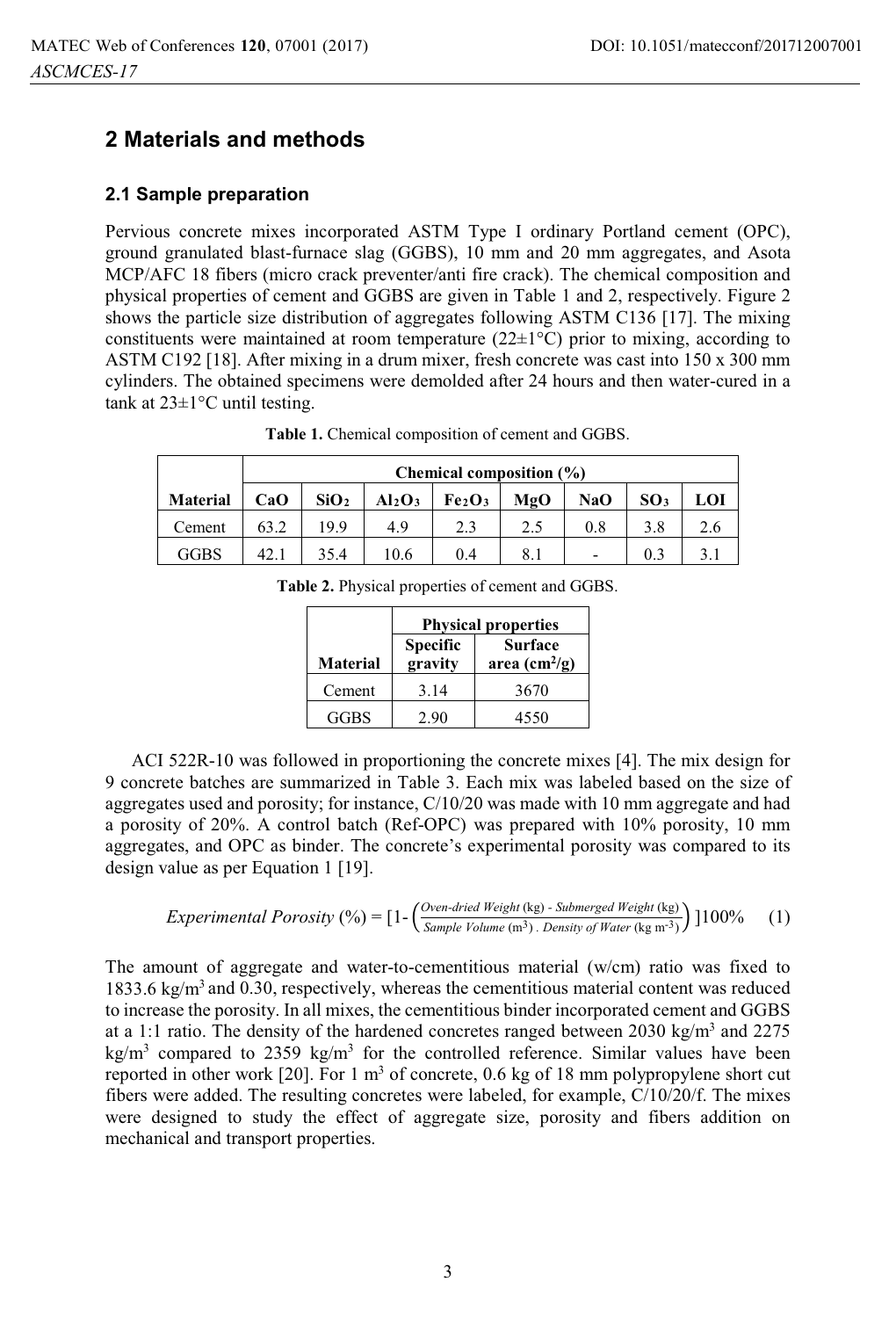

**Fig. 2.** Particle size distribution of aggregates.

| Table 3. Mix design of pervious concretes |  |  |
|-------------------------------------------|--|--|
|-------------------------------------------|--|--|

|               | Aggregate $(kg/m3)$ |                 | Cementitious Material (kg/m <sup>3</sup> ) |             |       | Water                | <b>Fibers</b>        | <b>Porosity</b> | Density              |
|---------------|---------------------|-----------------|--------------------------------------------|-------------|-------|----------------------|----------------------|-----------------|----------------------|
| <b>Sample</b> | $10 \text{ mm}$     | $20 \text{ mm}$ | <b>OPC</b>                                 | <b>GGBS</b> | Total | (kg/m <sup>3</sup> ) | (kg/m <sup>3</sup> ) | (%)             | (kg/m <sup>3</sup> ) |
| C/10/10       | 1833.6              | 0.0             | 192.6                                      | 192.6       | 385.2 | 115.5                | 0.0                  | 10.0            | 2191.8               |
| C/10/10/f     | 1833.6              | 0.0             | 192.6                                      | 192.6       | 385.2 | 115.5                | 0.6                  | 10.0            | 2200.2               |
| C/10/15       | 1833.6              | 0.0             | 185.2                                      | 185.2       | 370.4 | 111.1                | 0.0                  | 15.0            | 2100.4               |
| C/10/15/f     | 1833.6              | 0.0             | 185.2                                      | 185.2       | 370.4 | 111.1                | 0.6                  | 15.0            | 2105.2               |
| C/10/20       | 1833.6              | 0.0             | 178.0                                      | 178.0       | 355.9 | 106.8                | 0.0                  | 20.0            | 2036.3               |
| C/10/20/f     | 1833.6              | 0.0             | 178.0                                      | 178.0       | 355.9 | 106.8                | 0.6                  | 20.0            | 2040.1               |
| C/20/10       | 0.0                 | 1833.6          | 200.1                                      | 200.1       | 400.1 | 120.0                | 0.0                  | 10.0            | 2259.1               |
| C/20/10/f     | 0.0                 | 1833.6          | 200.1                                      | 200.1       | 400.1 | 120.0                | 0.6                  | 10.0            | 2261.5               |
| Ref-OPC       | 1833.6              | 0.0             | 420.1                                      | 0.0         | 420.1 | 126.0                | 0.0                  | 10.0            | 2359.3               |

### **2.2 Performance evaluation**

#### *2.2.1 Mechanical testing*

Pervious concrete specimens were removed from the water curing tank and maintained in a moist condition up to mechanical testing. In accordance with ASTM C39, the 7 and 28-day compressive strength was measured [21]. The splitting tensile strength of cylindrical concrete samples was determined after 28 days following ASTM C496 [22]. For each experiment, three replicate cylinders per batch were tested to obtain an average.

### *2.2.2 Falling head permeability test*

The permeability coefficient, k, represents the permeability of concrete. It is the amount of fluid passing through a unit area per unit time under a unit hydraulic gradient. As specified by ACI 522R-10, the falling head apparatus (see Figure 3) was used to estimate the permeability of pervious concrete [4]. While the mechanism remains the same in major investigations, the procedure is often modified depending on the type of experimentation. A graduated plastic pipe of cross-sectional area  $A_p$  (m<sup>2</sup>) was attached to the top cap of the vessel. The concrete cylinders with cross-sectional area  $A_c$  (m<sup>2</sup>) were supported halfway through the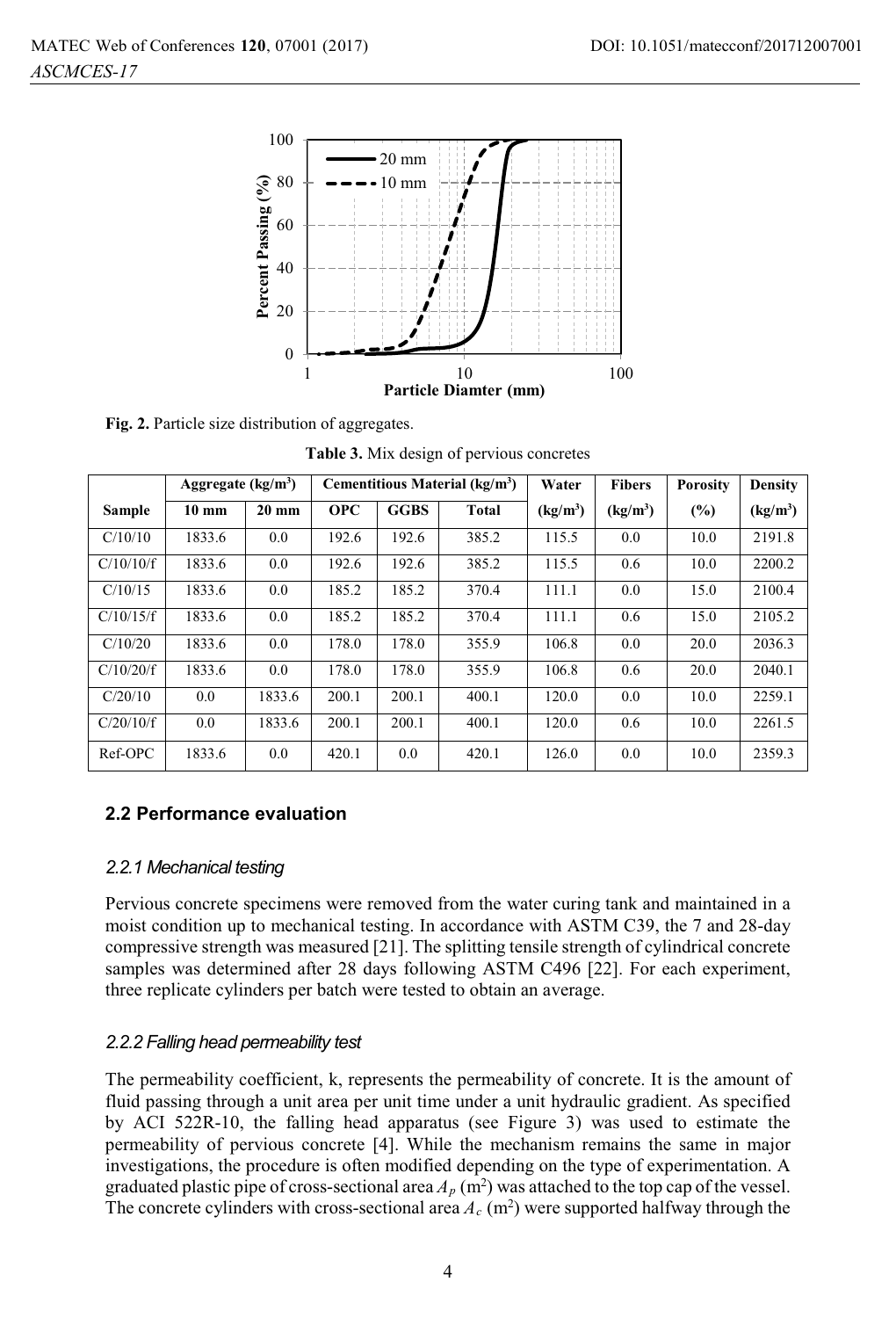vessel. The samples employed in this test were sealed around the circumference with epoxy mortar to maintain an axial water flow without lateral leakage [23]. As the water level dropped from a height  $h_0$  (m) to  $h_1$  (m), it passed a distance, *L* (m), in time, *t* (s). For each concrete batch, three replicate cylinders were tested and averaged. Darcy's law, given by Equation 2, was used to calculate the permeability coefficient, k (m/s) [24]:



**Fig. 3.** Falling head permeability apparatus [5].

#### *2.2.3 Dust clogging test*

The service life of pervious pavements is majorly affected by the clogging due to dust exposure [25]. Recently, a study showed that, on average, dust deposited and accumulated at 9.34  $g/m^2$ .day and peaked at 21.31  $g/m^2$ .day [26]. The dust used in this study was collected an urban area in Dubai. Sieve analysis was employed to obtain the particle size distribution, shown in Figure 4. The falling head apparatus was modified to examine the clogging potential of the various concrete mixes. To simulate rain activity in dusty weather, a shower head was installed in the vessel cap and a mixture of water and dust, proportioned based on the reported accumulations, surged through. The permeability coefficient was then recorded over a 40 year simulation representing pavement service life.

### *2.2.4 Albedo test*

Albedo values represent the ratio of reflective to incident light discharged onto a surface. According to study by Kaloush et al., weathered and new asphalt pavement had an albedo ranging between 0.05 and 0.15 [27]. On the other hand, concrete made with ordinary Portland cement (OPC) had an albedo value in the range of 0.20 and 0.40 [27]. Apparently, brighter material resulted in higher albedo and a reduction in heat island effect. Additionally, replacing dark asphalt pavements with concrete pavements showed a reduction in electricity demand and lighting costs by nearly 30% [3, 9]. To measure the albedo of pervious concrete specimens, a digital camera was paired with a software package to obtain the luminance value and Red/Green/Blue (RGB) histogram of a selected area. They are then used to determine the albedo value.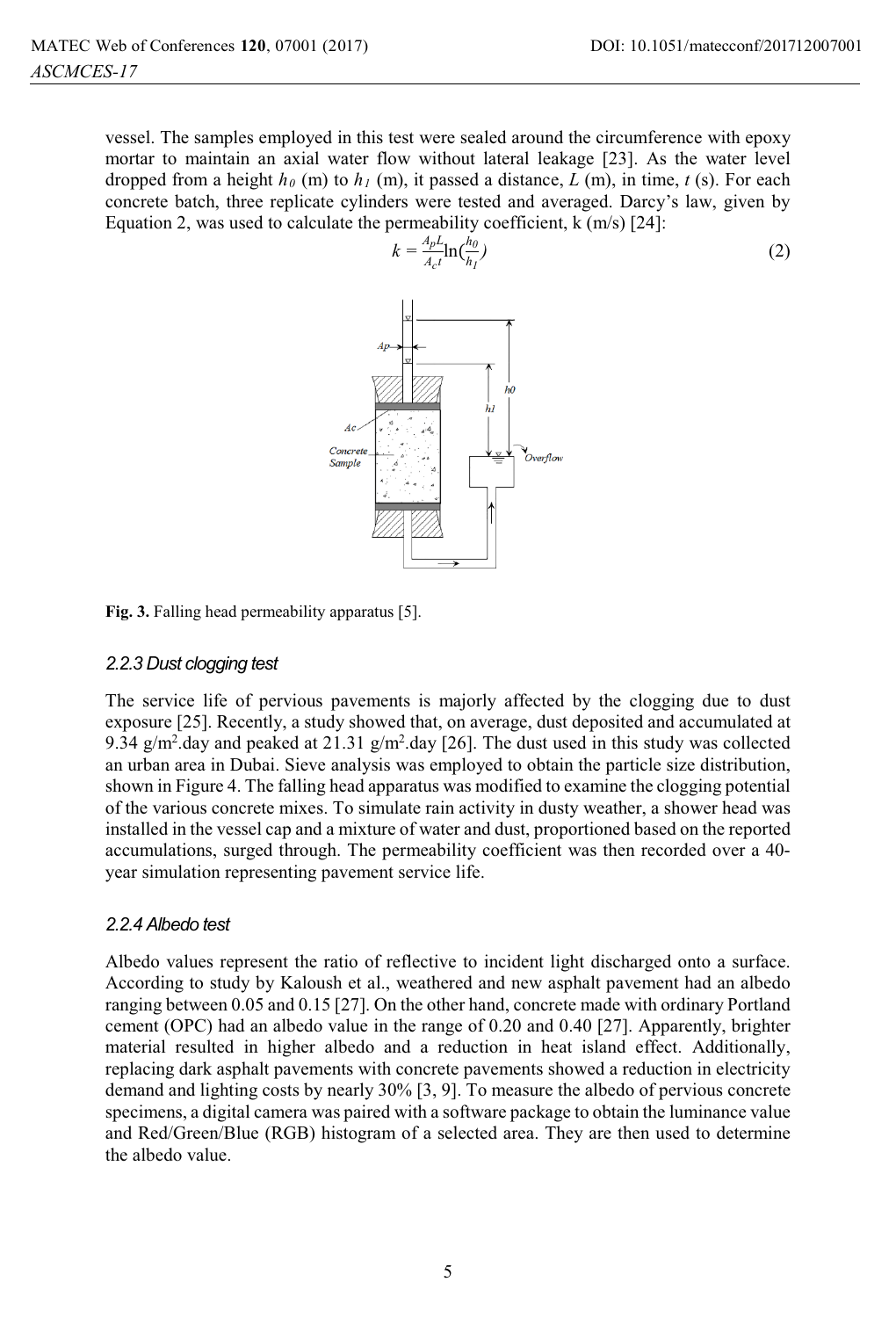

**Fig. 4.** Particle size distribution of dust.

### **3 Results and discussion**

### **3.1 Compressive and splitting tensile strength**

The 7-day compressive strength results are presented in Figure 5. By comparing batches  $C/10/10$ ,  $C/10/15$  and  $C/10/20$ , the effect of porosity on compressive strength was assessed with constant aggregate size of 10 mm. The aggregate-to-cementitious material (A/CM) ratio was increased to produce a more pervious or porous concrete. As a result, the compressive strength was reduced due to more voids and lesser hydration products. Another comparison of the 7-day compressive strength concrete C/10/10 and C/20/10 investigated the effect of aggregate size. Typically, concretes made with open-graded aggregates produce more voids if a larger particle size is used [9]. In fact, to maintain a porosity of 10%, more cementitious material was used in 20 mm mixes compared to 10 mm counterparts. It was clear that concrete with 20 mm aggregates experienced higher compressive strength owing to the higher cementitious material content and, as a result, more hydration products. In addition, the effect of adding Asota MCP/AFC 18 fibers to concrete is studied after 7 days in Figure 5. While their addition seemed to improve strength in concretes with 10% porosity, it reduced the mechanical performance for 15% and 20% samples. Apparently, the fibers utilized in this work could only increase compressive strength of concrete with low porosity (10%).

After 28-day subsequent hydration, concrete specimens presented higher compressive strength. Mechanical performance of concretes with 10% porosity and 20 mm aggregates was superior to other samples at 54 MPa. It is much higher than the minimum 28-day strength required by the Virginia Department of Transportation (VDOT) of 20.7 MPa [28]. With 15 MPa, concrete C/10/20/f was considered inadequate for dense roadways but could be recommended for areas of low traffic congestion such as local roads, parking lots and road shoulders.

Figure 5 also shows the splitting tensile strength after 28 days. With 10 mm aggregates, an increase in the porosity of concrete from 10% to 20% led to a 24% decrease in tensile strength. Changing the aggregate size from 10 mm to 20 mm, however, resulted in an increase in tensile strength by 25%. The addition of fibers did not significantly enhance the tensile strength. While the length of the fibers possibly rendered them ineffective in the produced pores, it is apparent that porosity was the major governing factor. Similar results have been noted in other studies on pervious concrete [29].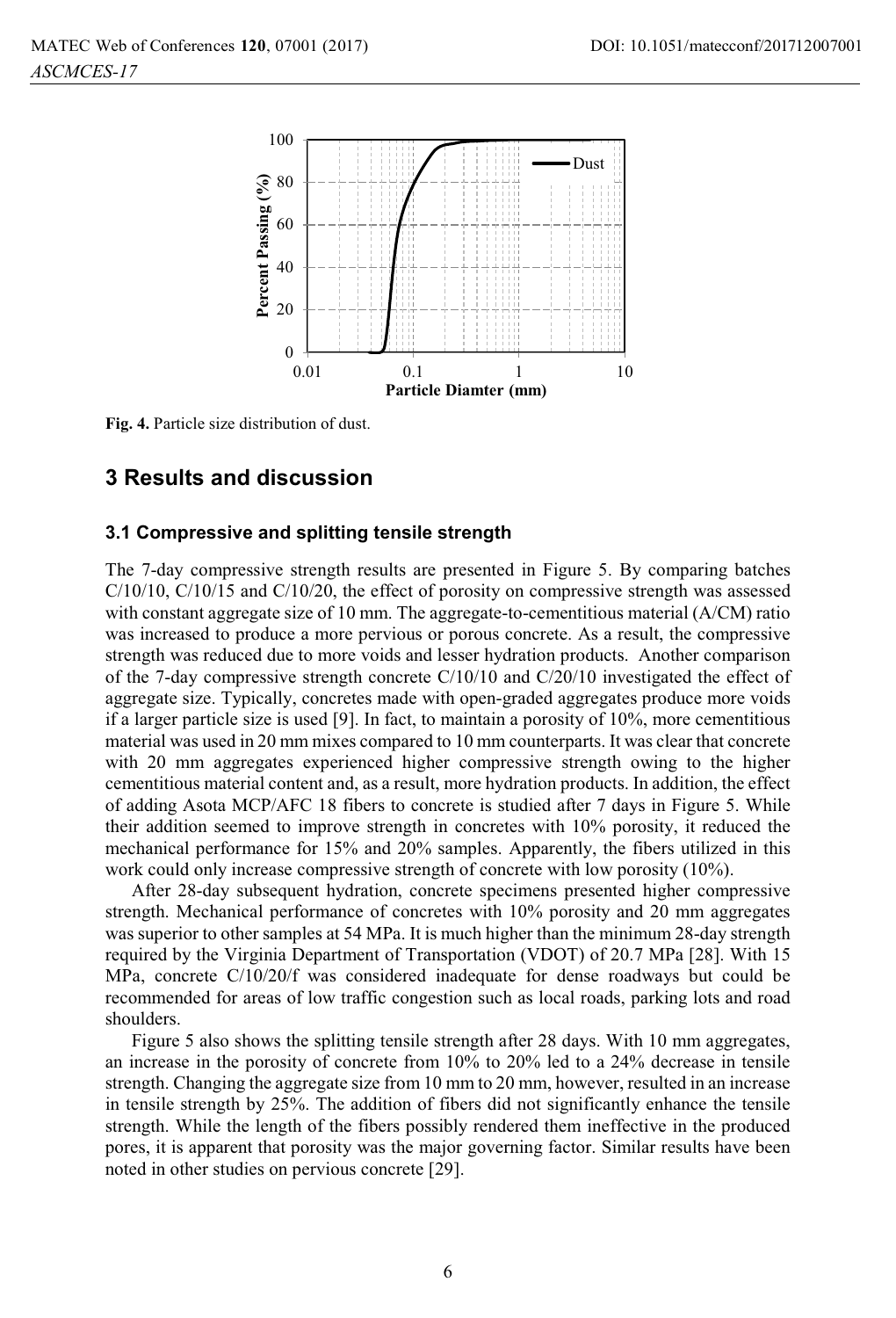

**Fig. 5.** Compressive and tensile strength of concrete samples.

### **3.2 Permeability**

The permeability of pervious concrete was investigated through its coefficient, k. The falling head apparatus and Equation 2 were collectively used to determine the experimental values of k, presented in Table 4. The results show a proportional relation between permeability and porosity, as has also been reported in other work [19, 29]. The lower cementitious material content in concretes incorporating 50% GGBS resulted in a higher permeability compared to the control sample. Larger aggregates required more CM and, consequently, led to a less dense concrete with a lower k value. Furthermore, the addition of fibers seemed to have decreased the permeability by occupying empty space in the concrete structure. To better explain the experimental values, an area of  $1 \text{ m}^2$  is considered across which water is drained. The resulting permeability for C/20/10 of 1.8 mm/s is equivalent to draining 1.8 L of water per second or 108 L per minute.

### **3.3 Dust clogging**

Based on the mechanical and transport properties, concrete C/20/10 was selected to evaluate its potential use as pervious concrete pavement on the roads of the UAE. Samples were exposed to dust for a 40-year simulation of the concrete lifespan. Dust was chosen as it is finer than sand, could lead to further transportation into the concrete, and could cause a more noticeable reduction in the value of k [30]. As such, the effect of dust exposure on the permeability of pervious concrete was investigated following the accumulation reported by Hamza [26]. The results, depicted in Figure 6, present a continuous decrease in the permeability coefficient over 40 years.

A maintenance procedure was proposed by water flushing the concrete specimens after 12 years of simulated exposure. While the initial permeability was 1.8 mm/s, it could be restored to 1.69, 1.45, and 1.2 mm/s due to subsequent maintenance at 12, 24, and 36 years, respectively. Accordingly, a 67% recovery of k was recorded after 36 years, indicating that water flushing or cleansing could recycle the concrete while disposing of clogging dust particles. It is possible that surface clogging, as noted by visual inspection, could be responsible for the reduction in permeability. In fact, it is for this reason that cleaning the surface with water was effective in partially restoring the permeability.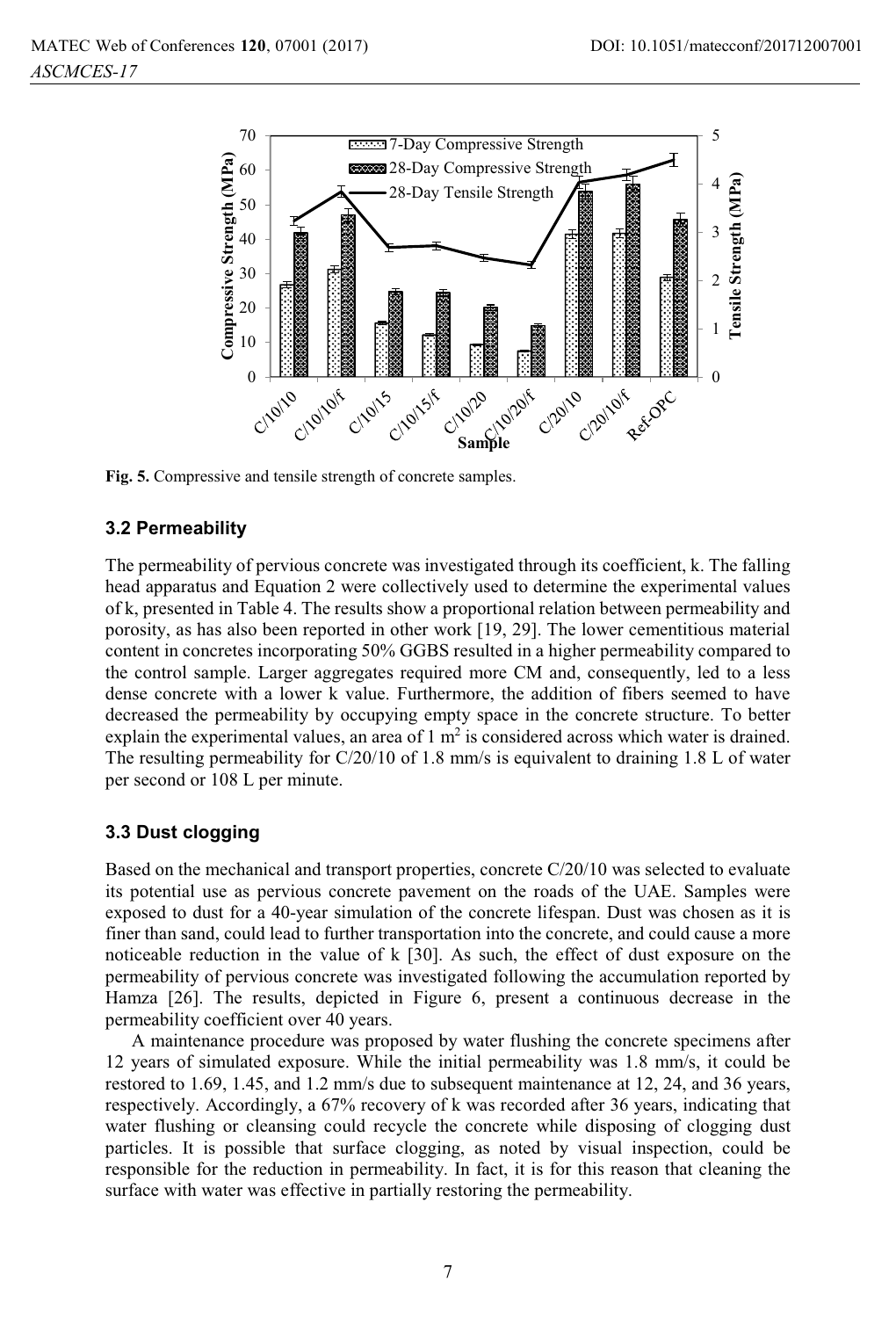|           | <b>Permeability</b>   |  |  |  |
|-----------|-----------------------|--|--|--|
| Sample    | coefficient, k (mm/s) |  |  |  |
| C/10/10   | $1.94 \pm 0.18$       |  |  |  |
| C/10/15   | $2.50 \pm 0.21$       |  |  |  |
| C/10/20   | $7.50 \pm 0.74$       |  |  |  |
| C/10/20/f | $7.22 \pm 0.79$       |  |  |  |
| C/20/10   | $1.80 \pm 0.19$       |  |  |  |
| Ref-OPC   | $1.58 \pm 0.29$       |  |  |  |

**Table 4.** Permeability coefficient of concrete mixes.



**Fig. 6.** Dust clogging test of concrete C/20/10 [5].

### **3.4 Albedo values**

The albedo values of different materials are summarized in Table 5. A white paper had an albedo value of 0.60 and served as a reference. The sustainable concrete mixes with 50% GGBS presented an albedo of 0.52, while that of the reference made with 100% OPC was 0.40. Other work on OPC concrete reported a value of 0.45 [27]. It seemed that incorporating GGBS, which had an off-white color, contributed to a brighter surface finish of the pervious concrete. If such lighter-colored concrete is used in UAE cities, it could aid in reducing the reported 6°C heat island effect [31].

| <b>Material</b>   | Albedo Value |  |  |
|-------------------|--------------|--|--|
| Asphalt [27]      | 0.10         |  |  |
| OPC Concrete [27] | 0.45         |  |  |
| OPC+GGBS Concrete | 0.52         |  |  |
| Ref-OPC           | 0.40         |  |  |
| White Paper       | 0.60         |  |  |

**Table 5.** Albedo values of different paving materials.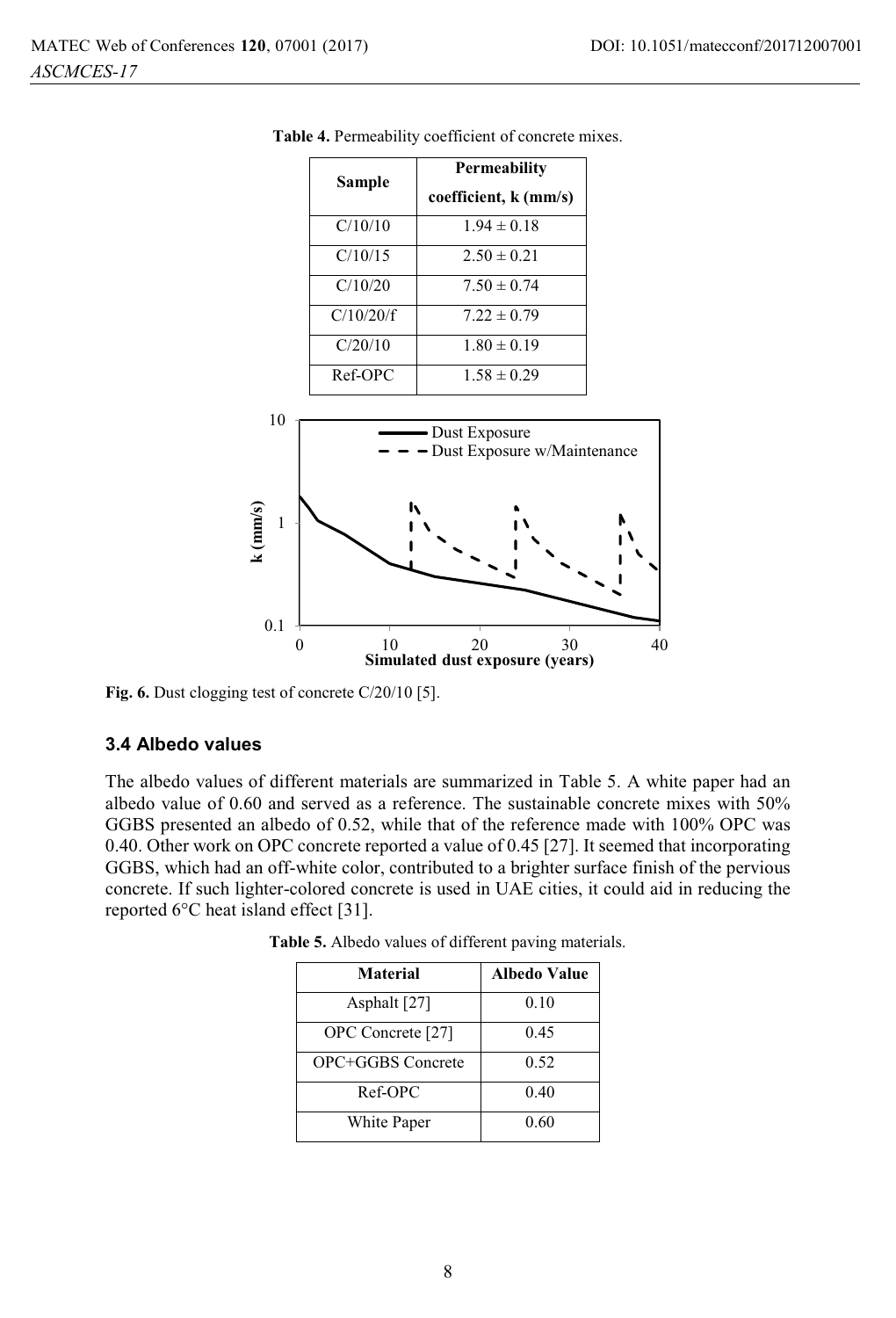### **3.5 Embodied energy, carbon footprint and cost analysis**

The embodied energy and carbon dioxide emissions of pervious concretes are presented in Figure 7. OPC, GGBS, aggregates and fibers have respective embodied energies of 5.5, 1.6, 0.083, and 99.2 MJ/kg [32]. OPC and GGBS discharge 0.913 tons and 0.067 tons of  $CO<sub>2</sub>$  per ton of production, respectively [33]. Analyses findings show that producing 1  $\text{m}^3$  of pervious concrete  $(C/10/10)$  emits 188.7 kg of  $CO<sub>2</sub>$  and consumes 1519.5 MJ of energy. In comparison, the use of OPC as the sole cementitious material used (Ref-OPC) results in carbon emissions of 383.6 kg/m<sup>3</sup> with an embodied energy of 2310.6 MJ/m<sup>3</sup>. The incorporation of GGBS in the mix reduced the embodied  $CO<sub>2</sub>$  and energy by 51% and 34%, respectively.



**Fig. 7.** Embodied Energy and carbon footprint of concrete mixes.

# **4 Conclusions**

The applicability of employing pervious concrete pavement made with cement and GGBS (1:1) was investigated. The mechanical and transport properties and environmental impact were studied. Based on the findings of this study, the following conclusions may be drawn:

- (1) A decrease in the porosity of cast concrete resulted in an increase in mechanical performance. Concretes made with larger aggregates (20 mm) exhibited higher compressive strength compared to those made with 10 mm. Both findings owed to higher cementitious material content, thus producing a denser concrete with more hydration products. The compressive strength of low porosity concrete (10%) was improved with the addition of fibers, but the tensile strength was unaffected.
- (2) The concrete permeability was characterized by its coefficient, k. Results showed a higher permeability with higher porosity. The optimum concrete mix with 10 mm aggregates and 20% porosity could drain 450 L of water per minute over a surface area of 1 m<sup>2</sup>. It was apparent that the use of 20-mm aggregates could reduce the permeability owing to a denser concrete with higher cementitious material content.
- (3) A 40-year dust exposure showed a consistent decrease in permeability. A maintenance process was proposed to flush the concrete with water during its service life. It proved the recyclability of such concretes by restoring 67% of the initial permeability.
- (4) The use of GGBS as 50% cement replacement increased the albedo value to 0.52 compared to 0.40 and 0.10 for OPC concrete and asphalt, respectively. This would decrease the heat island effect as well as reduce electricity demand and lighting costs for paved roadways. Concrete with 10 mm aggregates and 20% porosity (C/10/20) required the least amounts of cement and GGBS. Compared to OPC concrete, the associated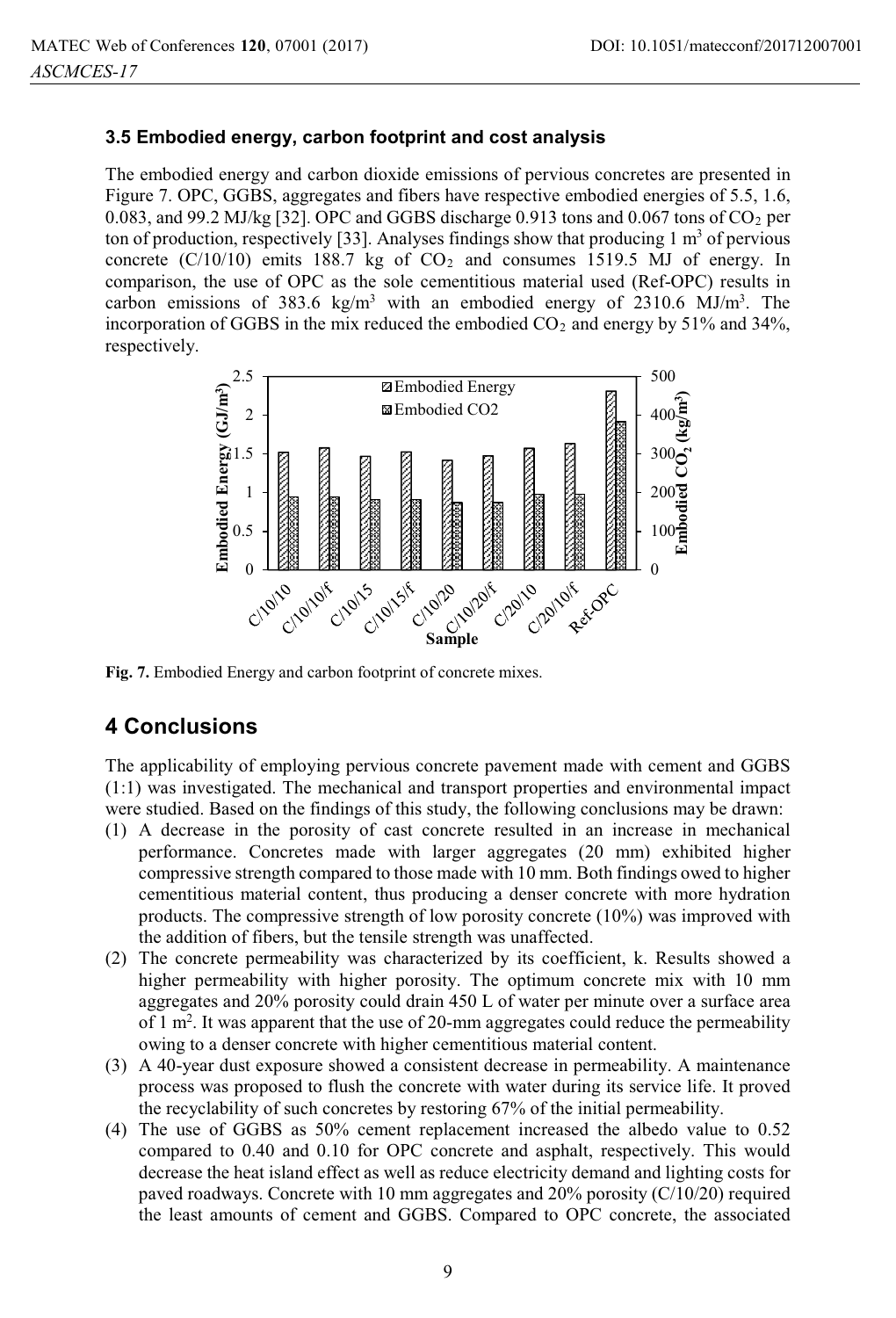carbon emissions of the least produced concrete were 55% less. The use of fibers could not be advocated given the increase in embodied energy with minor improvement in mechanical properties.

### **References**

- 1. EPA. Reducing urban heat islands: compendium of strategies. USA: United States Environment Protection Agency, (2008).
- 2. Lee M-G, Huang Y-S, Chang T-K, Pao C-H, editors. *Experimental Study of Pervious Concrete Pavement*. Emerging Technologies for Material, Design, Rehabilitation, and Inspection of Roadway Pavements; (2011); Hunan, China: ASCE.
- 3. Ashley E. Environmental and Cost Benefits of High Albedo Concrete. Concrete in focus. (2008):2.
- 4. ACI Commitee 522. Pervious Concrete: Report No. 522R-10. American Concrete Institute: American Concrete Institute, (2010).
- 5. El-Hassan H, Kianmehr P. Pervious concrete pavement incorporating GGBS to alleviate pavement runoff and improve urban sustainability. Road Materials and Pavement Design. (2016):1-15.
- 6. Spark W. Historical Weather for 2012 in Dubai, United Arab Emirates United States of American: Cedar Lake Ventures, Inc; (2012) [cited 2014].
- 7. Carroll L. One dead amid flooding and traffic chaos after heavy rains in UAE. The National UAE. (2014).
- 8. Shahbandari S. Traffic congestion costs more than Dh700,000 per kilometre in Dubai. Gulf News. (2015).
- 9. Ferguson BK. *Porous Pavements*. United States of America: Taylor & Francis; (2005). 600 p.
- 10. Chindaprasirt P, Hatanaka S, Chareerat T, Mishima N, Yuasa Y. Cement paste characteristics and porous concrete properties. Constr Build Mater. (2008);**22**(5):894- 901.
- 11. Sullivan EJ, Moss A. Paving Cost Comparisons: Warm-Mix Asphalt Versus Concrete. USA: Portland Cement Association, (2014).
- 12. Gadja JW, VanGeem MG. A Comparison of Six Environmental Impacts of Portland Cement Concrete and Asphalt Cement Concrete Pavements. USA: Portland Cement Association, (2001) Contract No.: PCA R&D Serial No. 2068.
- 13. Taylor GW, Farrell P, Woodside A. Additional Analysis of the Effect of Pavement Structures on Truck Fuel Consumption. Canada: Government of Canada, (2002).
- 14. Taylor GW, Patten JD. Effects of Pavement Structure on Vehicle Fuel Consumption Phase III. Canada: National Research Council Canada, (2006) Contract No.: CSTT-HVC-TR-068.
- 15. Athena Institute. A Life Cycle Perspective on Concrete and Asphalt Roadways: Embodied Primary Energy And Global Warming Potential. USA: Cement Association of Canada, (2006).
- 16. Hesami S, Ahmadi S, Nematzadeh M. Effects of rice husk ash and fiber on mechanical properties of pervious concrete pavement. Constr Build Mater. (2014);**53**:680-91.
- 17. ASTM. Standard Test Method for Sieve Analysis of Fine and Coarse Aggregates. C136. USA: ASTM International; (2014).
- 18. ASTM. Standard Practice for Making and Curing Concrete Test Specimens in the Laboratory. C192. USA: ASTM; (2015).
- 19. Montes F, Valavala S, Haselbach LM. New test method for porosity measurements of Portland cement pervious concrete. Journal of ASTM International. (2005);**2**(1).